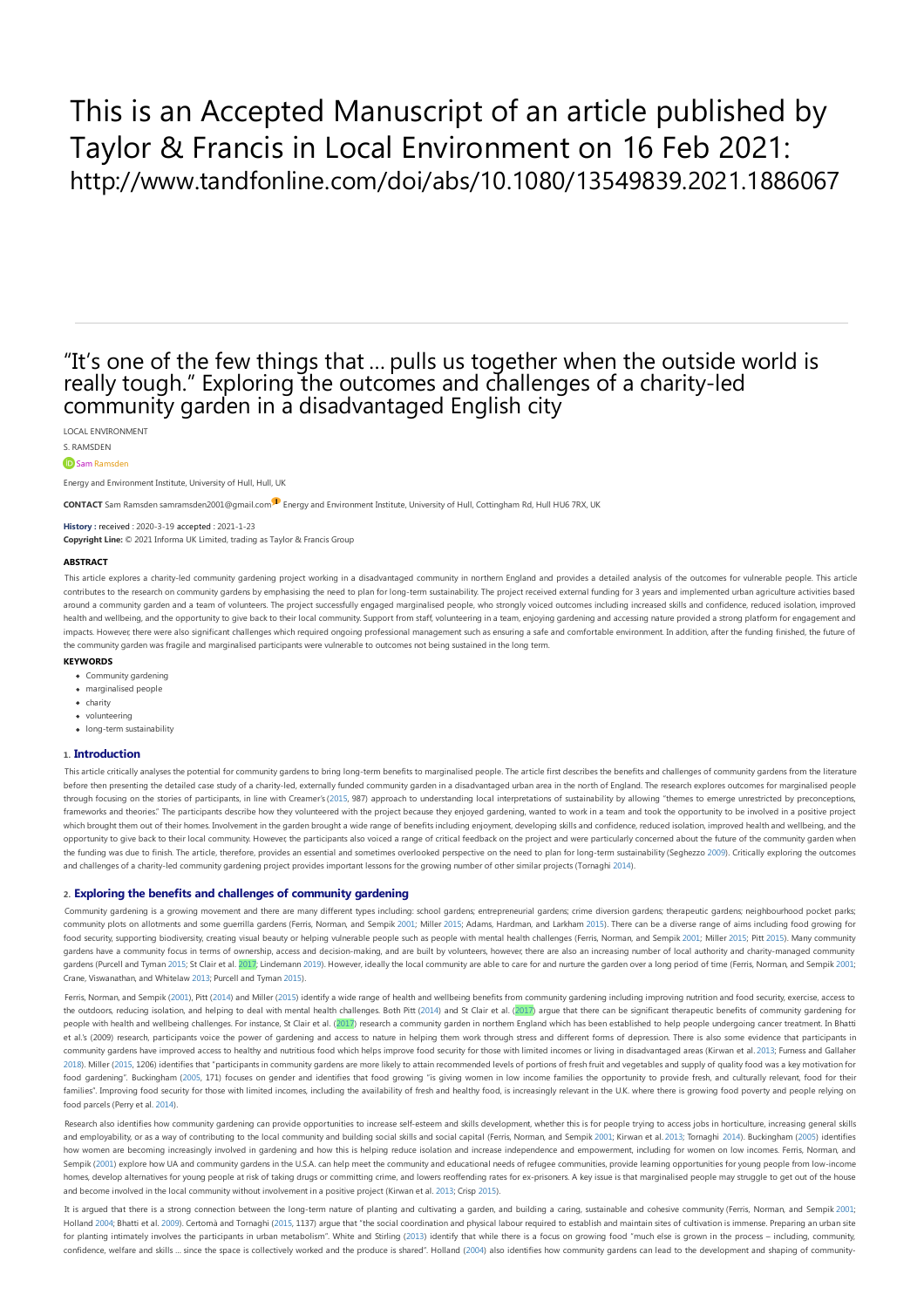level organisationsand institutionsas part of a communityasset base. A key platform forengagement and benefits is the enjoyment people get from gardening (Bhatti et al. [2009](#page-4-17); Miller [2015](#page-4-4);St Clairet al. [2017\)](#page-4-8).

ever, it is important not to over-exaggerate the benefits of community gardens, which can be inconsistent, and to explore negative issues (Ferris, Norman, and Sempik [2001;](#page-4-3) Tornaghi [2014](#page-4-2); Miller [2015](#page-4-4)). A theme within the literature is that participation in community gardens can be limited to a small number of gardeners (Holland [2004](#page-4-16); Franklin, Newton, and McEntee [2011a;](#page-4-20) Furness and Gallaher [2018](#page-4-12)). For example, Furness and Gallaher [\(2018\)](#page-4-12) describe how in their research into community gardens in a U.S. city, the main participants tend to be older, white, experienced gardeners and do not reflect the demographic and ethnic diversity in the local area, and this disconnect reduces the impact of the garden in the community. Although, in contrast, Lindemann [\(2009\)](#page-4-9) describes thriving gardens driven by the local population in ethnic minority neighbourhoods in another US city, indicating that "real" participation of local communities in developing community gardens isessential.

Lindemann's [\(2009\)](#page-4-9) research describes a project which received external funding with an aim to engage the local community and increase participation. However, the long-term sustainability of externally funded community gardens can be fragile (Holland [2004](#page-4-16); White and Stirling [2013;](#page-4-19) St Clair et al. [2017\)](#page-4-8). For instance, St Clair et al. [\(2017\)](#page-4-8) examine a therapeutic community garden established by a charity in northern England which helped cancer patients and other members of the local community as part of a 5-year externally funded project. However, the land was then returned to the site owners after the end of the project, severely affecting the participants in the community garden. A further criticism is that community gardens can support the rollback of the state, particularly in the U.K. which has seen public spending cuts and an increasingly punitive state benefits regime, within the government's austerity agenda (Perry et al. [2014](#page-4-14)). For instance, community gardens are criticised for substituting professional care for community care for people with mental health issues (Ferris, Norman, and Sempik [2001](#page-4-3); Milbourne [2012](#page-4-21); Tornaghi [2014](#page-4-2)) and this implies there could be harmful impacts on participants with mental health challenges if the garden only lasts a short time due to funding issues. However, despite the criticisms and challenges, the number of community gardens continues to grow and research is required to quide support (Holland [2004](#page-4-16); Franklin and Marsden [2015](#page-4-22)).

#### **3. Research context and methods**

# **3.1. Research context: Hull and the case study project**

This article focuses on the case study of a Big Lottery Fund (BLF) project in Hull led by a local charity and supported by two other local partner organisations. The Green Prosperity (GP) project obtained funding of approximately £800,000 from 2013 to 2015 and focused on urban agriculture, volunteering outreach, community energy, supporting eco-enterprises, and a "Green-Care" activity to support local carers and local care. BLF funded GP as part of the Communities Living Sustainably (CLS) funding stream which supported 12 projects in deprived areas across the country to explore connections between climate change, sustainable living and poverty reduction and achieve outcomes for vulnerable people (St Clair et al. [2017](#page-4-8); Big Lottery Fund [2018](#page-4-23)). CLS projects were established as "test and learn" projects to explore what worked at a community-level and to provide flexibility for projects. Individual CLS projects received up to £1 m in funding to run projects for between 3 and 5 years in length from 2014 to 2018 inclusive. Urban agriculture activities, including community gardens, became a strong focus of many CLS projects (St Clair et al. [2017;](#page-4-8) Big Lottery Fund [2018](#page-4-23)).

Urban agriculture (UA) was a strong focus of the Green Prosperity project with the project employing three skilled and experienced staff members who were becoming increasingly connected to the wider food growing network in Hull. The main focus of the UA activities was establishing a community garden at a local community farm. The volunteer outreach activity also became combined with the urban agriculture activities – the volunteers met weekly at the community garden and then provided support to additional activities including supporting local families to grow their own food (the Family Growing Project), supporting a city-wide cooking event (the Feastival), and tree-planting in local schools.

The Green Prosperity project worked with communities in east Hull, a disadvantaged area in one of the most disadvantaged cities in the U.K. Hull has a population of approximately 260,000 and has experienced post-industrial decline with high levels of unemployment after the reduction in North Sea fishing and dock labour (Atkinson [2008](#page-4-24); Jonas et al. [2017](#page-4-25)). At the time of the research in 2015, Hull was identified as the third most disadvantaged local authority area in England, with some of Hull's most disadvantaged areas in council housing estates on the outskirts of the city including in east Hull (ONS [2015](#page-4-26)), and there is also increasing evidence of food noverty across the city (FareShare [2015](#page-4-27)). However, the story of decline and deprivation masks the positive agency in Hull. Hull is an important historical city and "was pivotal to the abolition of slavery in the British empire in 1833, to prompting the English Civil War in 1642, and to resisting the blitz on British cities" during World War Two (Starkey et al. [2017](#page-4-28), 1). Hull was the British City of Culture in 2017. Hull City Council also has a history of being proactive in anti-poverty and food security projects, such as through the pioneering "Eat Well Do Well" initiative in 2004 which improved nutrition in schools (Colquhoun et al. [2008](#page-4-29)). Hull also hasa growing number of urban agriculture activities, including a number of active community gardens,and isa member of the "Sustainable Food Places" network(Hull Food Partnership [2020\)](#page-4-30).

#### **3.2. How the research was conducted**

<span id="page-1-0"></span>The research contributed to monitoring and evaluation for the project, and the main focus was exploring outcomes for participants. However, it is important to note that the research did not include any financial or cost benefit analysis.The research started in February 2014, approximately 1 year after the GP project began, and continued until the end of 2016, which was 1-year after the project was completed.There wasa focus on qualitative research and semi-structured interviews, with a flexible approach to explore themes from stories and perspectives of participants and staff (Creamer [2015\)](#page-4-0). I regularly attended the Wednesday sessions at the community garden, and other outreach and training activities. Through regularly attending activities, I built trusting relationships with staff and volunteers which proved essential in people opening up to share their stories. Continuing research for 1 year after project completion also enabled me to track what happened next with the volunteers and the community garden. [Table](#page-1-0) 1 identifies the number of interviews conducted during for this research. Some UA participants and volunteers were interviewed more than once to follow-up themes or outcomes

|  |  |  | Table 1. Interviews conducted with participants and staff. |  |
|--|--|--|------------------------------------------------------------|--|
|--|--|--|------------------------------------------------------------|--|

|                   | <b>Interviews</b> | Participants |
|-------------------|-------------------|--------------|
| Operational Staff |                   | 5            |
| UA - Volunteers   | 50                | 31           |
| UA - Participants | 19                | 11           |

Due to the need for continuous feedback of findings to the project, interview recordings were transcribed on a continuous basis. Transcriptions and field notes were then coded and analysed to identify broad themes and more detailed sub-themes, which were revised as the research progressed. For instance, some community gardening participants described how participating in activities helped them address health and wellbeing issues, or described challenges relating to obtaining state benefits, and these themes were followed up in more detail through further interviews. In addition, at the end of the funding period, participants increasingly wanted to discuss the future of the community garden.

There were challenges and ethical dilemmas in the field especially in trying to be constructive and avoid emotional attachment, while providing support(Tornaghi and Van Dyck [2015](#page-4-31)). For instance, concerns about the future of the project affected my research in that I felt under pressure to produce research findings relatively quickly for the project to use as evidence of its impacts, to enable the project to obtain further funding. Although it is important to note I was never asked to exaggerate benefits. But this period also showed the reality of working with a charity-led project that wasabout to have its funding stopped.

# **4. Research findings: exploring the outcomes of community gardens marginalised people**

This section explores the outcomes of the community garden activities. The community garden was the "place" used for developing volunteering activities and building a team of volunteers. Wednesdays were allocated as the volunteer day at the garden, and the sessions were open to anyone who wanted to attend, and people could come and go at any time. There was an informal approach but there were usually at least two Green Prosperity staff who quided the activities. As a team of volunteers developed, project staff identified the potential of using the volunteers to support the outreach of other UA activities (Milligan and Fyfe [2005](#page-4-32)) with these activities also recruiting more volunteers to the community garden. These activities included annual Seed Swaps, EHCF open days, a beekeeping project, the Family Growing Project (FGP), a model garden at the eco-house, the Hull Harvest Feastival, and tree-planting in local schools. For example, the Seed Swap and EHCF open day in 2015 both attracted a large number of participants and helped the project to connect to local residents interested in growing food. Mandy became a regular volunteer after attending the Seed Swap with her Grand-Daughter:

So we … enjoyed the Seed Swap and got some information off some of the people there and got lots of seeds, so we could move – quite excited and we're really geared up to get going on it straight away which we did do together in the gard

The project developed an inclusive approach to developing the volunteer group at the community garden, which was open to anyone who wanted to attend, including people from any area of Hull. Therefore, the project did not exclusively target particular marginalised groups by location or by population type (Staeheli [2008](#page-4-33)). Enjoyment of gardening and working in a team of volunteers provided a strong platform for people to join the project. The project was particularly successful at engaging with people with learning disabilities, mental health issues, the long-term unemployed and people with caring responsibilities, and a number of volunteers were caring for relatives with health and wellbeing issues. Some volunteers felt isolated and wanted to get out of their home. Overall, approximately 120 volunteers committed nearly 5000 h across the different activities, and there were approximately 50 regular volunteers during the 3 years, although some left during the project for a range of reasons which are explored below. At the community garden on a Wednesday there would normally be between 10 and 20 volunteers depending on the weather and the planned activities.

Describing outcomes, volunteers strongly voiced a wide range of connected benefits including enjoying gardening, connecting with past memories, developing gardening skills, growing fresh fruit and vegetables, educating children, reducing social isolation, developing skills and confidence, improving mental health and helping them give back to communities through volunteering in social projects. Many of these benefits resonate with a wide range of studies into gardening and UA including by Bhatti et al. [\(2009\)](#page-4-17), Pitt [\(2014\)](#page-4-6) and Miller [\(2015\)](#page-4-4). These outcomes are explored in more detail below using quotes from participants. Pseudonyms have been used to protect anonymity.

# **4.1. Enjoyment of gardening and participating in a positive project**

Many volunteers described how they enjoyed volunteering and gardening, being outdoors and close to nature, the sense of peace and developing relationships with other volunteers (Bhatti et al. [2009;](#page-4-17) Milbourne [2012](#page-4-21); Tornaghi [2014\)](#page-4-2). There was also a strong focus on appreciating how the project was implemented including the friendliness and flexibility of the staff, the reliability of ongoing activities and different types of tasks from digging to garden design (Bhatti et al. [2009](#page-4-17)). Some volunteers did not have access to or were not able to manage their own garden (Milbourne [2012](#page-4-21)) and many volunteers also reminisced about happy memories of gardening as children (Bhatti et al. [2009](#page-4-17)):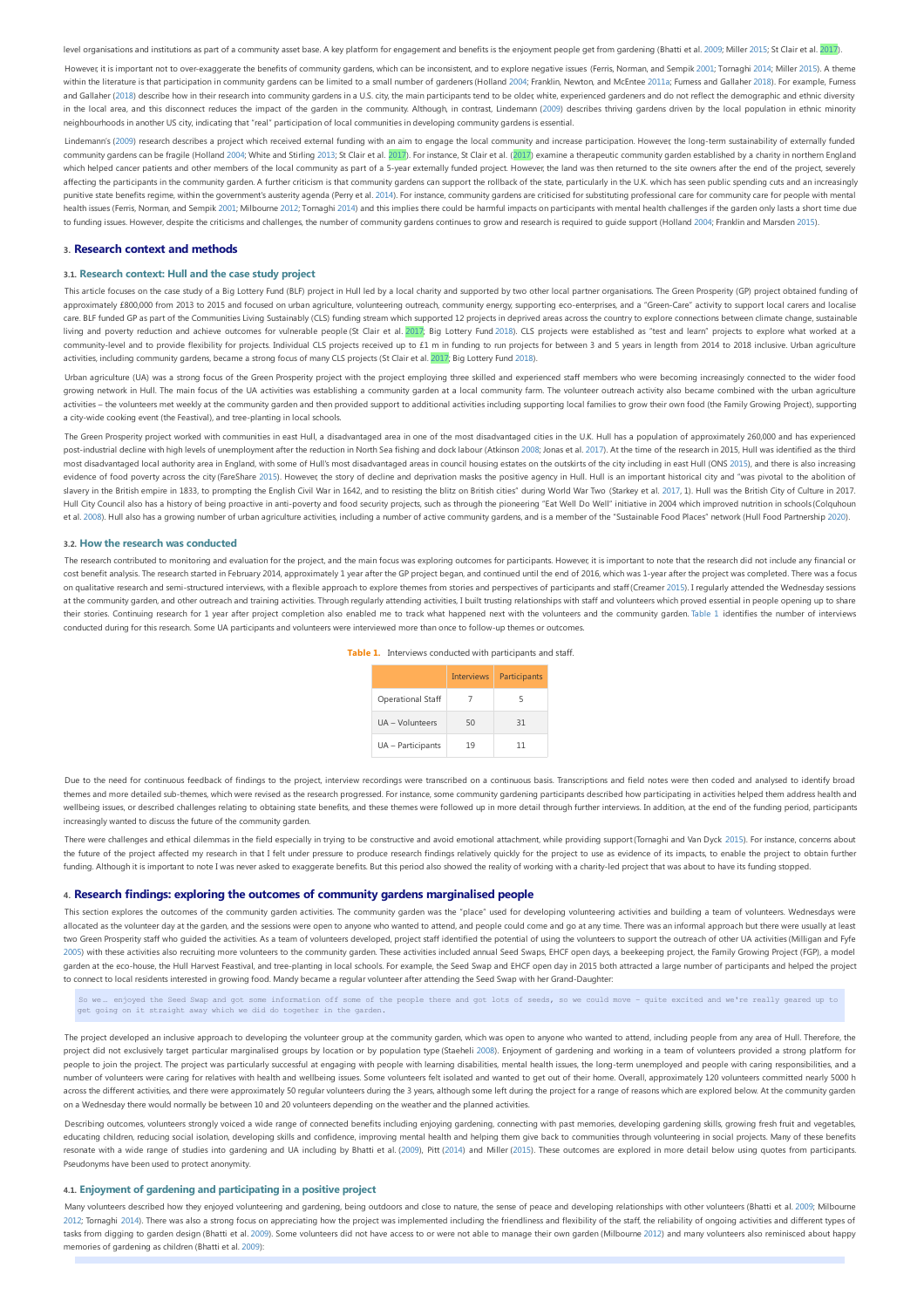Yes, the only time I ever did this was when I was a child and we had gardening tasks to do as children so we could earn pocket money. Mum and Dad's garden was always full of gooseberries, raspberries, you name it they would grow it.

One local volunteer described how she came to the garden when she could because it offered: "Tranquillity in the middle of a bloody housing estate", describing the importance of being able to spend time in a natural space in a disadvantaged area (Milbourne [2012\)](#page-4-21). This tranquillity and being in a safe supportive environment were essential to the volunteers with day-to-day challenges, including isolation, mental health issues, or caring for relatives. The staff focused on helping ensure the farm is a safe environment and making sure the volunteers feel supported, including a focus on health and safety such as conducting Disclosure Barring Service (DBS) checks which indicate a past criminal record. Appreciation for the work of the staff in making the farm a safe and welcoming environment is expressed in the following quote from Helen who wasa regular volunteer:

Coming here, it is flexible, nobody criticises, or says anything negative about where were you last week or whatever, and that's one of the things that I enjoy about it,<br>you've got the freedom to come and go. When I'm here

The safe and secure environment meant that a number of volunteers wanted to bring their children and grand-children to the community garden and farm for enjoyment and education (Miller [2015](#page-4-4)). For instance, one grand-parent, Bel described the benefits of bringing her grand-daughter regularlyas part of providing day-care:

I'll tell you something that is really important to me because I've got a grandchild, is that I'm teaching her, since she was 6 months-old she's been coming here, and ere vegetables come from – it's incredibly valuable

#### **4.2. Reducing isolation**

Some volunteers strongly voiced how the chance to garden with others reduced isolation (Milbourne [2012;](#page-4-21) Crane, Viswanathan, and Whitelaw [2013;](#page-4-10) Purcell and Tyman [2015](#page-4-7)). For example, as well as helping educate children, bringing children to a community garden helped volunteers who sometimes found caring for children to be an isolating experience. In the quote below, Bel featured above describes how she also uses the community garden to help deal with stresses of being a foster parent, appreciating the support from the project:

it's one of the few things that we've both got an instinct for and that's nature and gardening. And that pulls us together when sometimes the outside world is really tough, for my foster daughter, because it's all rules and regulations and control, whereas here, its environment that she fits into that she feels she is in control of,<br>she's been independent and helping and producing, so situation, so I feel supported as well.

Helen enjoyed the respite provided by the activities from helping her daughter through her medical needs:

I really like coming to the farm, it gives me a dose of feel-good, when I come here. Especially in the summer months when it's nice like this, it's not a problem today…<br>last week it was a problem because she [daughter] had

# **4.3. Developing skills and confidence**

Developing skills and confidence was important to a large number of volunteers(Ferris, Norman, and Sempik [2001](#page-4-3); Kirwan et al. [2013](#page-4-11); Tornaghi [2014](#page-4-2)). A number of volunteers were interested in developing gardening skills to improve knowledge for gardening at home, in allotments or to use in the project. Gloria describes how she used advice from the project to improve her own gardening skills, where she isadapting to gardening conditions after moving to the U.K. from Zimbabwe:

I'm learning the seasons here in the UK, because I was just planting in my house, dying, and I didn't know that you first put it on the window, at home we put it in the ground because the soil is always hot, but here the soil is always cold, so I didn't know it needs a little bit of warmth, then it germinates.

Some volunteers were also interested in obtaining gardening qualifications. The project supported six volunteers to study Horticulture Courses at Hull College as a reward for contributing hours as volunteers. Bel described how she wasable to apply the learning from the course to help shape the community garden.

Interviewer: What did you enjoy most about the course?

Bel: Probably, procedures of and understanding how plants survive, the actual design side of it was very much a project I did on my own but I actually implemented it a design through an apothecary garden here [at the community garden].

Arthur is another regular volunteer who attended the Horticulture Course to improve his gardening skills but also with an aim to pick up employment in gardening if possible. Other unemployed volunteers used the project to keep active and pick up more general skills during periods of unemployment. Two volunteers began with the GP project but then volunteered on a local wood recycling project to increase woodworking skills, after being linked by the GP project. In addition, four of the regular long-term unemployed volunteers stopped being involved in the community garden after finding paid work. Another regular local volunteer, Nancy, who has suffered from bipolar disorder described how the project helped her to get ready to go back to work and was working with a friend to start her own business: "It has been fantastic for me health wise, mental health wise. This project has helped me get ready to go back to work, I want to go back to work".

The quote below is from Chris who was one of the regular local volunteers in 2015 but who left the project to join an employment training course. Chris describes the difficulties of finding a job in the local area, and also how volunteering helped him in the period the training course.

but it's just getting back on our feet. … in the mean-time I'm just looking for a bit of casual work to keep me going, but this helps, filling in a day in. Giving back, through what we're doing here.

Chris did find a new job. However, many volunteers including Arthur, Don, Bill and David did not find work. In the quote below David identifies identified how he used the volunteering to keep active and get a good reference. However, the quote from David above also illustrates the psychological effects of not being able to find work.

I was just stuck in my flat, just watching TV, so it was nice just to come, also I can get a reference … . The benefits office last year, telling me to go and look for e's no work....it just makes you depi

#### **4.4. Improvements in health and wellbeing**

Volunteers, including Nancy above, regularly voiced how involvement in the project helped them work through stress, depression and more serious mental health issues (Ferris, Norman, and Sempik [2001](#page-4-3); Bhatti et al. [2009](#page-4-17); Pitt [2014\)](#page-4-6). Getting out of the flat and reducing isolation was a key theme running through many interviews(Buckingham [2005;](#page-4-13) Kingsley, Townsend, and Henderson-Wilson [2009\)](#page-4-34). Tim described why he got involved in the project including his family connection to gardening: "my family is, my granddad used to have an allotment ... and then over the years, my dad used to ... I've learned mainly off him over the years, it's part of getting on with things". At the time I didn't pick up on the mix of present and the past tense in the quote, but Tim later talked about how he came to the community garden to help deal with the recent bereavement of his father.

For two regular volunteers with mental health issues, the regular volunteering forms a vital part of their involvement in the community. The use of community gardens in supporting the roll-back of government care for people with serious mental health issues is criticised by Ferris, Norman, and Sempik [\(2001](#page-4-3)), but both these volunteers voiced how they wanted to live independently and access the project, and there were very few well run alternatives. One local regular volunteer – Graham – was a resident at a mental health hospital but now lives in sheltered accommodation supported by the local council and a local mental health charity – MIND. MIND referred Graham to the project and Graham and his family described how the project helps him deal with combined health issues, including mental health challenges, recovery from a stroke, and also tackle the potential onset of diabetes through increasing regular exercise. Graham's mother [who came with Graham to our interview] also described how the project together with the support from MIND and CASE (another organisation providing life skills support) has improved his confidence, including now going to the community garden without a support worker.

you wouldn't know him from 2 years ago, because he wouldn't look at you, mind you having a stroke can change your personality – but he even asked me how I am which nearly bowled me over, because he never used to ... But it is better now that it has ever been. [Graham's mother]

Interviewer: Would you put any of that to coming here?

Oh yes, and CASE as well, both these places have been an absolute god send. Without it, he wouldn't be like he is, because [he does] like to be out.

Another long-term volunteer, Paul, was discharged from community mental health care and uses the volunteering at the farm as part of a regular weekly routine to help him with every-day life after being referred to the project by his Community Psychiatric Nurse.

Interviewer: Does coming to the farm help you?

Paul: Oh definitely, definitely, I've got somewhere to go, I can see people…. before I had the farm, I had no one, I didn't see my family, I didn't have friends…I was<br>very lonely. But now I've got somewhere to go, even if

Both Paul and Graham identify how they would not have anywhere to go on a Wednesday without the community garden. Both also value the therapeutic benefits of being outside in a nice environment and working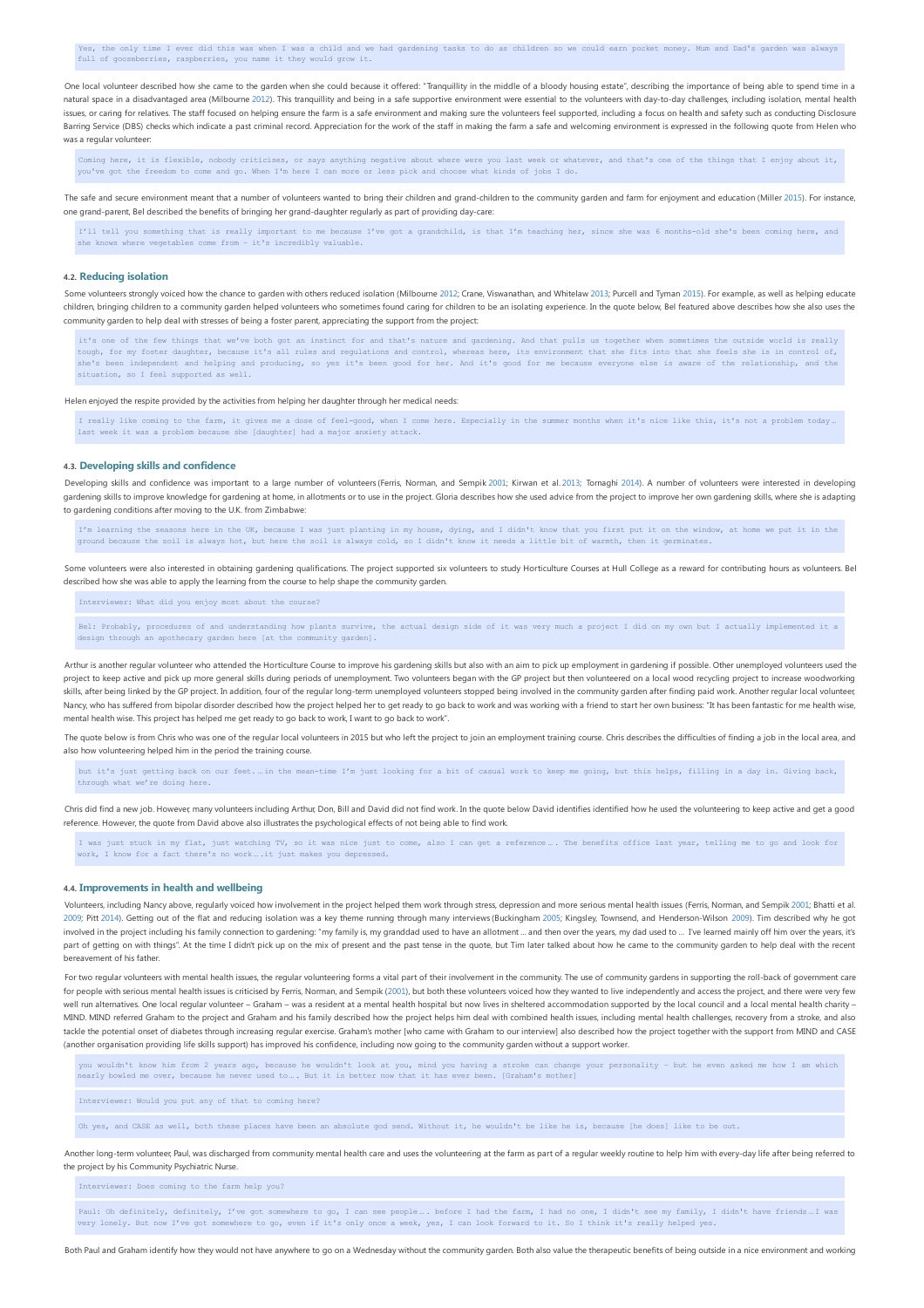When you're here, you're almost in the countryside, and the countryside is very therapeutic it's very serene, it calms you down, so it's very useful to get out into the unity. [Paul]

Due to the number of volunteers who identified they benefitted from improved mental health in some way, this could be considered a community-level benefit as described by Ferris, Norman, and Sempik ([2001](#page-4-3)). However, the project staff were concerned that they did not have sufficient training to support volunteers with more serious mental health issues. In addition, there was no additional funding from the health sector to support these activities.

Improving food security for marginalised people is also identified as a health and wellbeing benefit of some community gardens (Buckingham [2005;](#page-4-13) Kirwan et al. [2013;](#page-4-11) Miller [2015](#page-4-4)). There were limited outcomes in this area as food security was not the main focus of the project. Any food produced was harvested on an opgoing basis when it was ready and shared informally among volunteers, some of whom took produce and some of whom didn't. Graham took food home for his mother to cook for him. Arthur didn't take food home initially but was diagnosed with diabetes in 2015 and then used fruit and vegetables from the farm to help improve his diet. There was no formal arrangement for supporting food poverty alleviation projects, such as foodbanks, due to the irregular seasonal nature of produce and also because many foodbanks will not accept fresh food. However, the GP project and volunteers also supported a city-wide food event, the Feastival, through providing fruit and vegetables from the community garden. Stakeholders also identified how the production of food increased over the years as the garden became established and there was more scope to support diets and nutrition in the future.

# **4.5. Helping people in financial difficulties**

Helping people in financial difficulties was a key aim of the GP project across its activities. At one level, the project aimed to reduce household expenditure through reducing energy and food costs. However, reducing food costs for marginalised people did not emerge as an outcome, due to the relatively small levels of fresh food produced. Although, the project did make an important contribution to helping some volunteers with financial difficulties. A large proportion of regular volunteers were receiving state benefits and concerns over punitive benefit changes were ever-present through interviews(Perry et al. [2014](#page-4-14); Crisp [2015](#page-4-15)). In the initial stages of the project the main concern was over benefits sanctions and the increasing age of retirement meaning that older people had also become vulnerable to insecure state benefits. For instance, Arthur identified: "I said to be myself I would never go to a food bank, but when Igot sanctioned a couple of years ago. I got no grub in … because they stop your money straightaway". A staff member identified how it "stripped [Arthur] of his dignity" to have had a benefit sanction at 63. As well as providing respite from concerns, volunteering also improved the relationship between unemployed volunteers and the DWP benefits office. For instance, Arthur described how since his sanction, the local DWP benefits office now supported his volunteering and attending the Horticultural Course. Later in the project, Arthur described how he had not used a food bank since being involved in the project. Two other regular volunteers also described that they used foodbanks in the past but not since being involved in the project. Although they did not directlyattribute this to the project, they described how being involved in the project had helped them get back on their feet,and out of more difficult periods.

# **4.6. Volunteers giving back to their community**

Against a narrative that people out of work and on benefits do not want to work there is very strong sense of the community garden providing a platform for volunteers to give back to their communities (Larner and Craig [2005](#page-4-32); Milligan and Fyfe 2005). For some volunteers, supporting the community garden was a way of helping the local community. For example, Chris who explained earlier how he used the community garden during a period out of work, went on to explain how and why he got involved in more detail:

Yes, my sister, she got involved first - and she mentioned it to me - she knows I was at a loose end, I'm in between looking for work, and it sounds really interesting -I like helping people, I'll help anybody, along with gardening and growing things, it attracted me to it.

The volunteers also helped each other outside the project, with a group of volunteers helping Nancy, manage her garden when she had a broken leg. In addition, staff at the project described how they couldn't have run some of the wider activities in the local community without the support of the volunteers including the Family Growing Project which relied on volunteers to mentor the local families

re is a potential question over whether the project exploited the volunteers to provide free labour. This did not come up as a concern from any of the volunteers during the research, who explained how they enjoyed being involved in the activities. The volunteers also appreciated that they were able to drop out of activities with no pressure from the lead charity. In addition, due to the complexities of the state benefits system, paying volunteers for casual workcould have led to a loss in benefits for the volunteers. However, this issue would need to be reviewed if the project progressed.

# **5. Critical analysis: exploring the challenges faced by charities in running community gardens**

In line with the need for critical analysis of charity-led community gardening projects there were also significant challenges (Tornaghi [2014;](#page-4-2) Franklin and Marsden [2015\)](#page-4-22) and some of these were difficult to manage. In line with the literature, a criticism of the project was the relatively limited number of participants, including difficulties in engaging with young people (18-24) (White and Green [2009](#page-4-36)), and people from ethnic minority backgrounds (Furnessand Gallaher [2018\)](#page-4-12), which research indicates could need specific approaches. There were also a higher number of male volunteers (64) than women (52) with a more striking difference in the number of hours volunteered with male volunteers contributing over double the number of hours than women. This was due to a range of factors including the different types of activities, including some of the activities being manual labour intensive such as building planters and digging over land. However, some female volunteers also had more caring and work responsibilities restricting their input. Three of the regular female volunteers would drop out of the project for extended periods due to caring responsibilities for family members, with one dropping out of the project altogether. Some volunteers (both men and women) indicated that they didn't enjoy a "laddish culture" that developed at the farm for a short period, with some of the women volunteers suggesting that there should be a women's only session. A small number of volunteersalso felt that the loose planning and flexibility meant there wasa lack of clear supervision on tasks which didn't always work well for them.Three volunteers said they stopped being involved as they did not live in the target wards and the project staff did not clarify whether they could stay involved. Towards the end of the project there were also growing tensions with the hosting farm staff which project management did not address decisively. For example, one volunteer was shouted at by a farm staff member for picking up a pear which had fallen from a tree as the staff member felt that the pear tree was not part of the community garden.

However, the main focus of critical feedback from participants related to concerns about being able to continue attending the community garden after the funding finished, and the level of support from the existing staff. Long-term sustainability is particularly important to vulnerable people as they are most at risk of negative challenges. For instance, towards the end of the project, relating to the experience of Arthur and the impacts of his benefit sanction, a number of participants who received sickness and disability benefits were worried about the impacts of state benefits reassessments which were being rolled out by the DWP and without continuing connection to GP project stakeholders, could be facing these challenges alone. For example, in an interview in late 2016, Paul, who had previously been in day-care for mental health illness, expressed concern that he will be removed from sickness benefits in summer 2017 which could mean he would no longer be able to attend the community garden if he has to find work.

Towards the end of 2015, there were no assurances from the GP management that there would be continued work at the community garden and the uncertainty was affecting both staff and volunteers. It was during this period of research that volunteers gave many off-the-record comments about the lack of clarity and fear that the community garden would not continue. Volunteers were very concerned about whether they would be able to access the community garden and whether staff would continue to provide support. One regular volunteer argued that they had put so much effort into developing the community garden there was no way the volunteers would not find a way to continue working at the farm. Although Tim spoke for many when identifying that he would wait to see whether to stay involved depending on the involvement of staff, and did not see himself as being part of any management team:

# Interviewer: Will you stay involved?

Tim: Depends on who's running it, because we've got close to Kate and Mark [the two main staff members at the Community Garden], they're two characters, without them  $it's aoinc to be a she$ 

When the BLF's project funding finished at the end of 2015 the community garden continued but with very limited staff support. The project partners were able to attract some funding for the community garden but this was not at the scale of the BLF project funding and there was a time-lag. The lead charity that managed the GP project stepped aside from supporting the community garden, with one of the other partner organisations taking sole responsibility. In addition, the two main staff members, Kate and Mark, were no longer involved. The continued commitment of volunteers provided a strong platform for the immediate continuation of the community garden. However, the community garden and volunteer group were very fragile with reduced levels of support (Staeheli [2008;](#page-4-33) White and Stirling [2013](#page-4-19)). Some volunteers stepped away due to the lack of direction which was a particular issue for some of the most vulnerable participants, and Paul indicates some of the issues that developed in 2016:

# It's less organised I think, I mean last week I had nothing to do really, I was just stood about. I'd prefer it if there was someone in charge, handing out tasks.

Some regular volunteers became involved in other UA activities which were operated by the lead charity or developed by staff involved in the project, and where there was more quidance and support. Paul became involved in a new community garden in another part of Hull operated by a new small local grassroots organisation developed by former GP staff. Paul had taken on responsibility for being in charge of the site when the two senior officers are not there. Paul completed health and safety training and by the end of the research was planning to take mental health focused health and safety training. This was a major step forward for Paul who had previously stated he was not able to take training and qualifications due to a poor memory. Arthur continued to attend the community garden but then focused his volunteering on a new community allotment project. At this time, Bel, Mandy and Chris also dropped out after finding work, while Bill joined a volunteer wood-working project. However, although the number of regular attendees had become smaller, Helen, Nancyand Graham continued attending the community garden, with Helen becoming the chair.

By the end of the research the community garden was facing an uncertain future. The project could be criticised for not building the capacity of the volunteers to be able to effectively continue activities (Lindemann [2009](#page-4-9); Franklin et al. [2011b](#page-4-37)). However, it was not realistic for many of the volunteers to take on leadership positions at the end of the 3 years. For example, many of the volunteers experienced challenges in their daily lives which meant that continued attendance could not be guaranteed. In addition, the project's main focus to secure a future for the community garden was to build successful activities to be in a position to attract further funding at the end of the project, rather than focus on capacity building activities that may not have been successful.

#### **6. Conclusion**

Volunteers and participants voiced how involvement in activities led to beneficial outcomes including improving mental health, reducing isolation, building friendships, building skills and confidence, and giving back to the local community. These benefits resonate with a wide range of research into community gardens (Milbourne [2012](#page-4-21); Crane, Viswanathan, and Whitelaw [2013](#page-4-10); Miller [2015](#page-4-4)). Many of the volunteers described